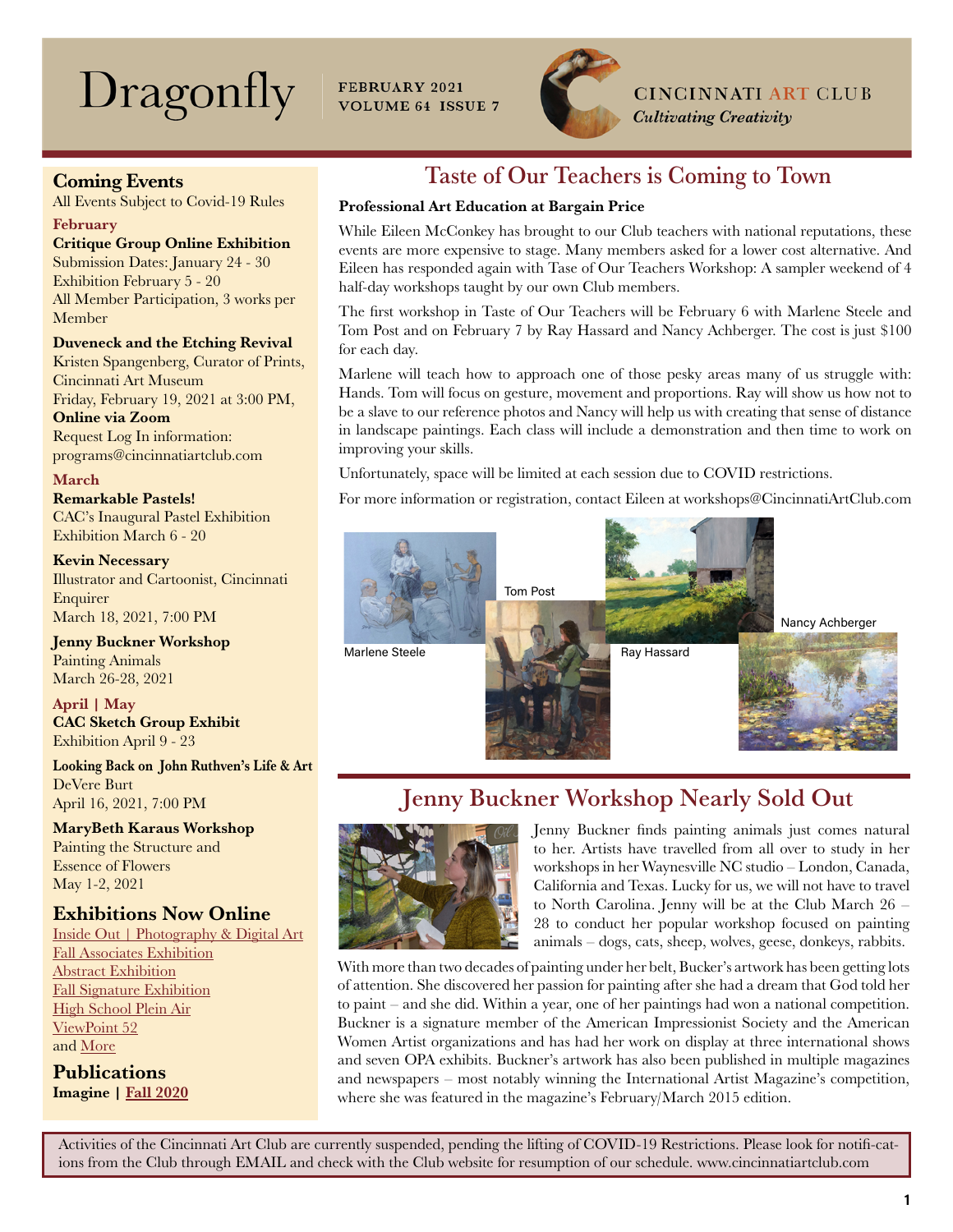The Dragonfly is published for and by members of the Cincinnati Art Club

#### Cincinnati Art Club

1021 Parkside Place, Cincinnati OH 45202 (513) 241-4591 www.cincinnatiartclub.com

## **OFFICERS**<br>PRESIDENT

Donald A Schuster VICE PRESIDENT.................... Marlene Steele<br>SECRETARY .................................Luann Elliott SECRETARY TREASURER .................................. Steve Hart

#### BOARD OF TRUSTEES

Kathryn Al-Lamadani, Merida D'Augustine, Gary Eith, Luann Elliott, Steve Hart, Setsuko LeCroix, Eileen McConkey, Michael Paolercio, Jerry Saylor, Donald A Schuster, Marlene Steele, Dale Wolf

#### **COMMITTEES**

## **Dragonfly** Member Newsletter



CINCINNATI ART CLUB Cultivating Creativity

| House & Property Louann Elliott          |  |
|------------------------------------------|--|
| Membership Setsuko LeCroix               |  |
| Programs  Michael Paolercio              |  |
|                                          |  |
|                                          |  |
|                                          |  |
| Special Assignments  Kathryn Al-Lamadani |  |
|                                          |  |
|                                          |  |
| Critique–Signature Ray Hassard           |  |
| Critique-Associate Tom Post              |  |
|                                          |  |
| Assistant Curator Don Schuster           |  |
| DAWG Facilitator  Lisa Koepke            |  |
|                                          |  |
|                                          |  |
| High School Plein Air  Sally Mercurio    |  |
|                                          |  |
| Signature Review  Roger Heuck            |  |
| Social Media                             |  |
|                                          |  |

Dragonfly is the monthly newsletter for members of the Cincinnati Art Club. Dragonfly is published monthly from September to May and in July. Any reproduction of this publication, in whole or in part, is prohibited without express written consent. Member submissions to Dragonfly Editor are welcome. Submit information to be considered for publication to:

dragonfly@cincinnatiartclub.com by the first of the month prior to publication. Photographs submitted must be at high resolution (300 pixels per inch).

Who? It's open to all Fine Arts majors who live within a 50-mile radius of the Art Club or attend an accredited school within a 50 mile radius of the Art Club. It is open to students in their first, second, or third year of studies.

Copyright © 2021 Cincinnati Art Club

## President's Message *from* Don Schuster I should have known better than to incite the COVID gods!



The Cincinnati Art Club is once again closed to group meetings due to Hamilton County having reached the Purple "Public Emergency" Level on the COVID-19 Map. This is "severe exposure and spread." And even though there are no state mandates or restrictions tied to the alert levels, all are advised to "Only leave home for supplies and services." We are following developments in the Coronavirus (COVID-19) situation and will reschedule activities as soon as possible.

That said, we are trying something different to bring you visual art education. This month we will attempt our first Zoom Program.

Many of us know Mark Schlachter for his impressive abstract metal sculptures, but he also lives adroitly behind a camera lens. His Lobby Exhibition at the Club, held in January, was a slice from his recently published book Familiar Faces, the story of Ersatz*,* a town tucked invisibly into the Indiana's northwestern corner where Mark spent many summers as a youth. Well, we have to let out the secret: Mark created this faux town. Ersatz is not found on any map, but the people in the 132-page *Familiar Faces* are real. His photos capture their reality, without photoshop. With COVID raging, you might have missed his show at the Club, but here are a few for you to enjoy.

Kristin Spangenberg, Prints Curator at the Cincinnati Art Museum has prepared a presentation on **Duveneck and the Etching Revival**. She was supposed to give this lecture to us last Spring in person, but we had to postpone. The material was developed from her studies in preparation for writing her essay in the catalog for the current must see exhibition, Frank Duveneck: American Master.

> How do you have a dinner meeting without food and where social distancing restricts attendance? Our Events Chair Mike Paolercio has conceived a great series of lectures to continue our monthly educational experience… and we are exploring new ways we might be able to deliver these Programs. This month we will stream one on Zoom so everyone can participate. It will also be recorded and uploaded to a new YouTube channel, incase you can't attend... Look for the email notices coming to you via Cincinnati Art Club Constant Contact.

This program will be presented LIVE via ZOOM on Friday, February 19, 2021 at 3:00 PM. The presentation will be about 1-hour long, with a half hour Question Session to follow.

If you can't attend the Zoom meeting, we will be recording the Presentation and Question Session. We will post the video on YouTube for viewing from your computer, tablet or phone. Information on Zoom Invitations and YouTube availability will be emailed to all Members. So, keep an eye out for emails coming from our Constant Contact channel! Yours' in artistic pursuit,

> Kristin Spangenberg, Curator of Prints for the Cincinnati Art Museum will give us highlights from her essay, Duveneck and the Etching Revival, that appears in the catalog for the museum's Frank Duveneck: American Master exhibition. Friday, February 19, 2021 at 3:00 PM, Online via Zoom

Don

## The 2021 CAC Scholarship Competition is Now Open!

## "Advancing the knowledge and love of art through education."

There are many ways the Cincinnati Art Club lives out that mission for its members. But if you're talking about how we live that out with an outward focus on the Greater Cincinnati community at large, there is arguably no better example than our long-standing scholarship competition for post-secondary art students. This year, the tradition continues; the scholarship competition is now open for submissions.

What are the who's, the what's, and the when's of the competition?

The Inside Out | Photography & Digital Art Exhibition joins our series of virtual exhibitions on our website. Click on one of the images in this article to go to the gallery.

What? Multiple scholarships of up to \$1500 will be awarded. We've already received a number of submissions for this year's competition.

When? The deadline for submissions is February 28th. The scholarship committee will determine the winners in March of 2021 with awards paid out in April for the 2021 – 2022 academic year.

Of course, applicants must demonstrate exemplary artistic accomplishment in the production of original artwork in traditional visual arts media, including painting, drawing, and sculpture.

And this year, the scholarships are being 100% funded by a very successful Y'Art Sale last summer! The sale surpassed all expectations, drawing customers from all over the city. Enough money was raised to pay for last year's scholarship as well as this current year's scholarships, with some even left over for next year's scholarships. The intention is to continue fund-raising activities like the Y'Art Sale to grow the program year after year.

So, members, if you know someone who meets the criteria described above… a friend, a family member, an artist acquaintance….encourage them to apply! A description of submission requirements and submission instructions can be found on our website. Questions can be directed to [scholarships@cincinnatiartclub.com](mailto:scholarships%40cincinnatiartclub.com?subject=2021%20CAC%20Scholarship%20Competition).



Monthly Get-togethers Important to All Members

Many members acknowledge the chief advantage of being in a Club such as ours is to be in a group of like-minded artists. Our monthly Dinner Programs give us a time to gather with fellow artists that speak with the same language, revel in stories about our life as artists and our love of art. Monthly meetings allow us to support, encourage, and learn from one another. And where we are entertained with lively demos and inspired with educational talks that broaden our appreciation for all forms of visual art.

### Then COVID came…

#### Upcoming Educational Art Lectures

*On tap are four specialists who will round out our artistic experience.*

Request Log In information: [programs@cincinnatiartclub.com](mailto:programs%40cincinnatiartclub.com?subject=Kristin%20Spangenberg%20Program)

Kevin Necessary, editorial cartoonist for the Cincinnati Enquirer, will take us into his world where art and ideas merge. March 18, 2021, 7:00 PM

Reservations for this IN PERSON Lecture: [programs@cincinnatiartclub.com](mailto:programs%40cincinnatiartclub.com?subject=Kevin%20Necessary%20Program)

DeVere Burt will give an in-depth and personal retrospective in, Looking Back on John Ruthven's Life and Art. April 16, 2021, 7:00 PM

Reservations for this IN PERSON Lecture: [programs@cincinnatiartclub.com](mailto:programs%40cincinnatiartclub.com?subject=DeVere%20Burt%20Program)

## Mark Schlachter Takes us to Indiana's Forgotten County



*The Chief The Collector Dutch Treat (Welcome to Grindle)*

## Finger Painting– Shoot, Click and Drag



Our DAWG members have a complete art studio right in their laps. Pixels replace paint, but the pictures are still expressive sketches and gorgeous illustrations … even beautiful animations. The Inside Out exhibition features digital art by Ellyn Broderick, Lisa Koepke, Marty Palmerton and David Forsthoefel plus photography

by Sheila Fleischer, Starr Shebesta and Joanne Sloneker.

All Club members are welcome to join in our DAWG meetings held on the last Tuesday of each month.

[Ellyn Broderick,](https://cincinnatiartclub.org/inside-out-photography-and-digital-exhibition-2021/) *New Friends*